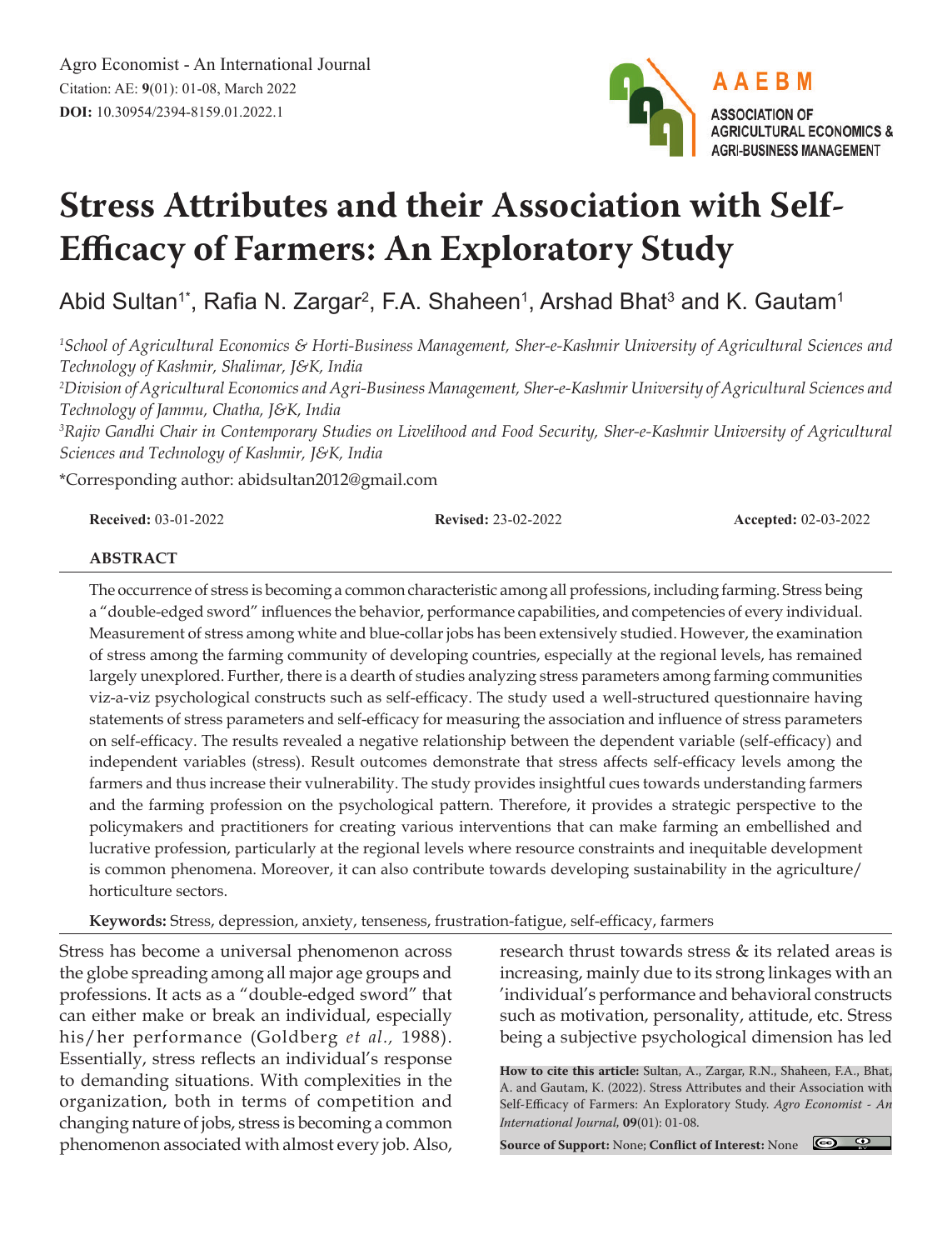

to the proliferation of multiple research views and has been defined differently by various researchers depending upon the context and objectives of their studies. However, most of the studies converge to a common point while defining stress i.e., it is a psychological state derived mainly from external cues; these cues define mental & physical responses of an individual based on their perception about their abilities & the challenging nature of the cues (Cox, 1993). World Health Organization (WHO) advocated that a state of mental wellbeing is crucial for sustaining and increasing the performance and productivity of an individual. State of mental imbalance/disorders are mainly demonstrated through or combination of abnormal thoughts, emotions, behavior, loss of interest, loss of performance, loss of productivity, and edgy social & professional relationships. The economic losses arising from the stress are highly intangible and difficult to measure due to the intrinsic complexities involved.

Stress essentially creates an environment that exceeds a 'person's adaptive capacity, resulting in the psychological and biological alterations that may expose him/her to the various risks & medical disorders with high prominence of fatigue, tension, irritability, anxiety, cynicism, etc. From an organizational behavior perspective, a certain amount of stress is required in every job to infuse competitive spirit and performance race. However, continuous & increasing exposure to stress can create disastrous consequences in three ways, i.e., psychological, physiological, and behavioral. With growing competition and increasing workloads, responsibilities, economic complexities, occupational stress is increasing. Occupational stress is defined as a condition arising from the interaction of people at their jobs and is characterized by changes within people that force them to change from their normal functioning (Beehr and Newman, 1978).

Occupational stress is not restricted to the office-going jobs only but has its prominence in every profession across the world, including the farming profession (Williams, 2001; Yazd *et al.,* 2019; Ramesh & Madhavi, 2009). Occupational stress limits the professional competencies of an individual due to its impact on the psychological and behavioral constructs. Thus, creating an environment whereby people feel restrained in their decision-making competencies or self-efficacy. The severity of this reduced self-efficacy is more detrimental in those professions which are having high risks and uncertainties associated with them, such as agricultural farming. Agriculture is a noble profession with high economic and social significance both at a nation's micro and macro levels. It has been extensively researched on the economic front for its growth potential & revenue potential. But little focus has been placed on understanding psychological and behavioral constructs associated with the people related to this profession, resulting in a gap in the existing literature, especially at regional economic levels, which are highly constrained. Studying stress and self-efficacy of the farmers in the contemporary competitive business world is highly demanding mainly due to the increase in sustainability and potentiality of agriculture among the future generation. Within this background, the present study has been conducted to study the interaction between the two critical psychological constructs i.e., self-efficacy and stress. The paper ahead deliberates upon the relevant literature about these two constructs, methodology & inferences of the study.

### **LITERATURE REVIEW**

The theory of self-efficacy represents one of the core aspects of social-cognitive theory (Bandura, 1977). It reflects the decision-making competencies having strong linkages with motivation & performance levels of a person (Bandura, 1977, 1982; Schwarzer, 1992). Self-efficacy significantly depends upon the psychological/mental equilibrium of an individual. Lazarus and Folkman (1984) advocated that personal beliefs such as self-efficacy are crucial in evaluating demands from the challenging environment. Persons with firm self-efficacy beliefs are more likely to evaluate the demands as a challenge to the extent that a person feels confident about his or her competence to handle a given situation & is persistent at managing the task. Vega *et al.,* (1985) observed that psychological/mental equilibrium has a significant linkage with the age, experience, and profession. Similar observations were highlighted by Virk *et al.,* (2001). They observed psychological/ mental equilibrium is highly dependent upon stress levels an individual faces in his/her profession/job/ occupation.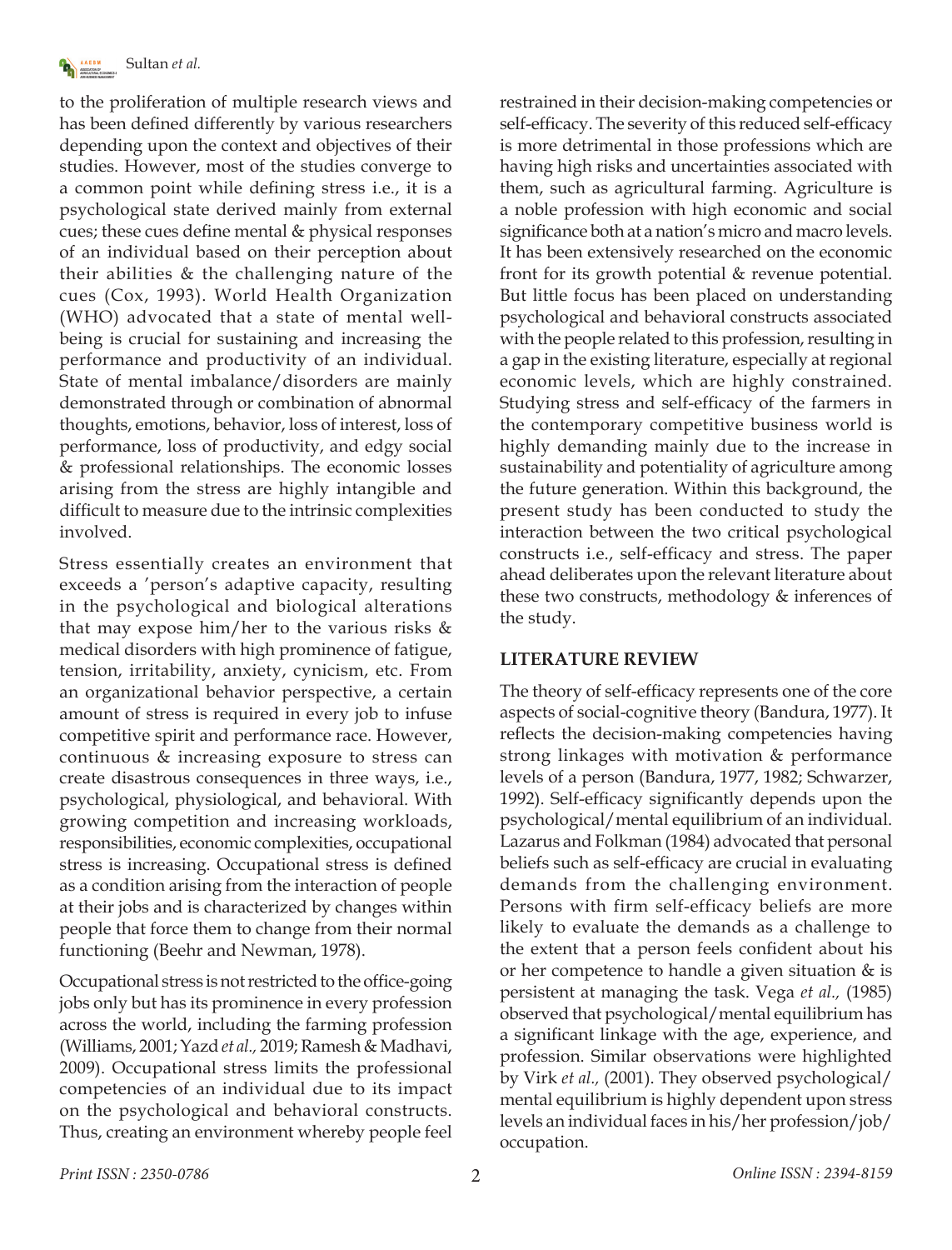Fetsch (1984) highlighted the prevalence of stress among farmers and attributed it to the nature of the farming profession involving long working hours, bad weather, social isolation, etc. Levels of farming stress are further intensified with the changing farming practice, volume & quality of the produce, rising input costs, environmental and economic situations. Exaggeration in these factors has the potential to cause severe psychological imbalances, which at times lead to the prevalence of suicide among the farmers (Thomas *et al.,* 2003; Gunderson *et al.,* 1993; Booth and Lloyd, 2000; Stallones 1990). Swisher *et al.,* (1998), in their study, observed that farming communities experience high rates of financial losses, cuts in wages or salary, increases in debt, and poor accessibility to financial inputs, which contribute significantly towards stress among them ultimately leading to the psychological imbalance. Sanne *et al.,* (2004) observed that the farmers' psychological imbalance is high compared to the non-farming profession. The main reason for this high dominance is the prominence of uncontrollable events and situations arising out of the dynamism and interdependence of the different farming operational decisions and the environmental parameters like rainfall, soil nutrient, pest infection, etc.

Forstadt and Jackson (2014) stated that farm occupational stress is mainly observed through anxiety, depression, frustration, etc. Jones-Bitton *et al.,* (2020) estimated the prevalence of stress among Canadian farmers through dimensions like anxiety, depression, tenseness, etc. Karademas & Azizi-Kalantzi (2003), in their study, highlighted the relationship between stress process and appraisal variables, such as self-efficacy, a relevant cognitive schema, coping strategies, and psychological health while challenging the environmental situations. They observed that the appraisal variables play an essential role in creating an up coping mechanism for sustaining effective & efficient decision-making competencies (self-efficacy). Gebrehiwot & Veen (2015), in their research, observed that self-efficacy is a necessary construct that helps an individual to mitigate risks and uncertainties, thereby helping people to sail through a rough and challenging situation. Rizeanu *et al.,* (2018) observed in their research that during challenging times, levels of stress increase and damage the self-efficacy levels

of an individual. The recent Covid19 pandemic crisis highlighted the sensitivity & complexities associated with the farming profession and how they interfered with the sustenance levels of the farmers. Jambor *et al.,* (2020), while studying the impact of challenging environmental situations such as Covid-19 on horticultural and food markets, highlighted the significant impact areas i.e., supply chain disruptions, demand levels, labor availability, food security, food safety, trade volumes, etc. These commotions resulted in a high level of stress among the farmers and were observed with high depression, anxiety, fatigue, frustrations. Thomas and Xavier (2020) measured the relationship between stress (depression & anxiety) and self-efficacy among people during COVID lockdown. They pointed out a significant correlation between stress and selfefficacy.

The prevalence of stress parameters is quite evident among the farmers, especially from developing countries like India. This has been evident due to the high suicide rate among the farming community of India, around 11.2 percent (Mishra, 2014). This makes it more pertinent to understand the stress among the horticultural community, especially at the regional level & among the hill economies like the Union Territory of Jammu & Kashmir, India.

## **METHODOLOGY**

The current study has been conducted to fill the gap in the existing literature concerning the understanding of stress relationships with the selfefficacy (cognitive dimension) among the regional farmers of developing countries like India (Kashmir region). The broad objective of the study is to understand the impact of various stress dimensions i.e. depression, anxiety, tenseness, and frustration fatigue, on the self-efficacy of the studied sample farmers. The study is based upon the area sampling method, one of the types of probability-based random sampling techniques. In the present study, three districts of the Union Territory of Jammu & Kashmir have been selected, within each district, two tehsils have been randomly picked, and within each tehsil, two random villages have been chosen for the present study (Table 1). The present study targeted 300 respondents, out of which 182 questionnaires were found to be filled appropriately without having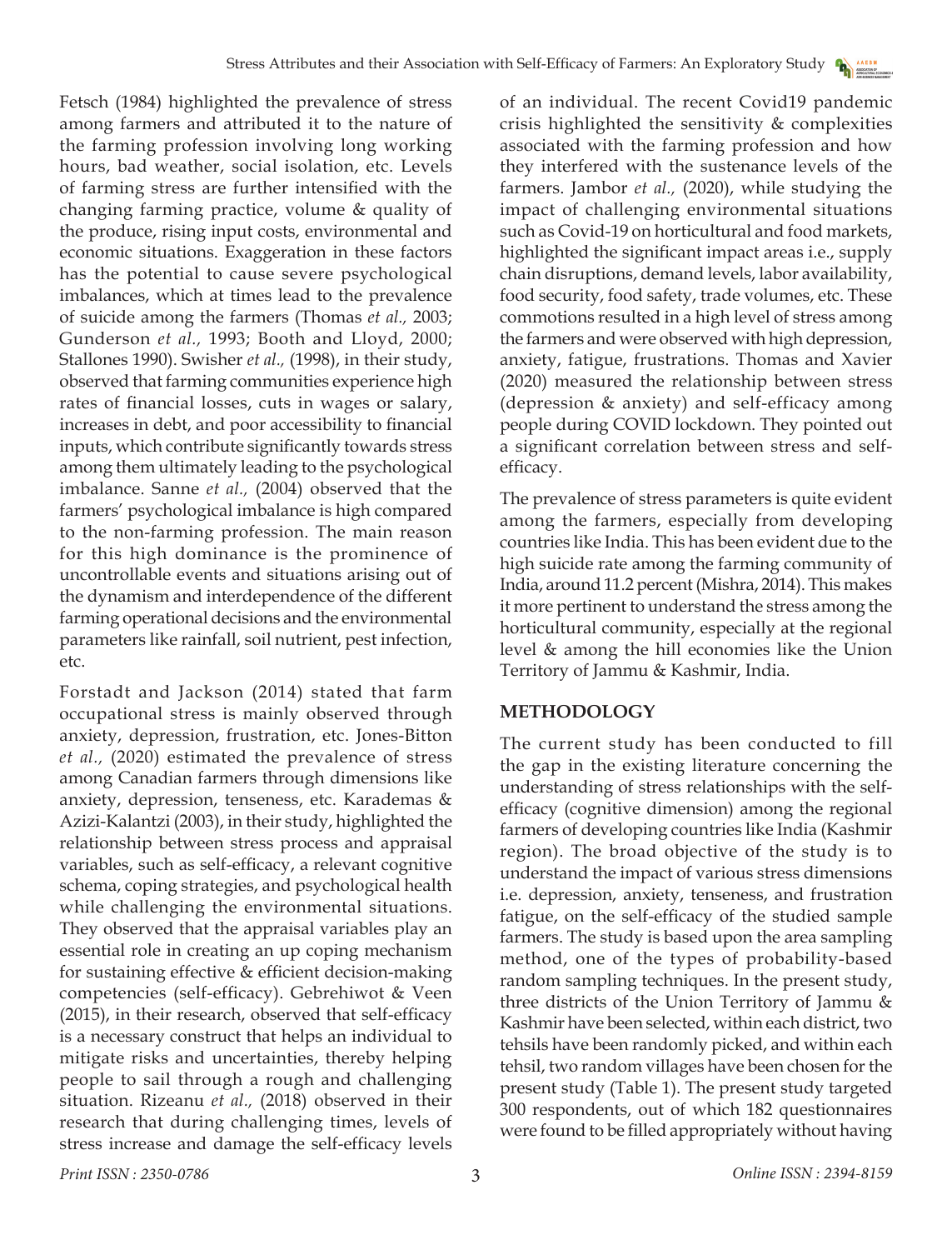

| <b>Sl. No.</b> | District  | <b>Tehsil</b> | Village       | <b>Total Questionnaires</b><br>Distributed | <b>Complete Questionnaires</b><br>Received |
|----------------|-----------|---------------|---------------|--------------------------------------------|--------------------------------------------|
| $\mathbf{1}$   | Baramulla | Sopore        | Sangrama      | 25                                         | 18                                         |
|                |           |               | Wadura        | 25                                         | 16                                         |
|                |           | Baramulla     | Sherwani Abad | 25                                         | 17                                         |
|                |           |               | Delina        | 25                                         | 18                                         |
| 2              | Bandipora | Sonawari      | Ajas          | 25                                         | 15                                         |
|                |           |               | Asham         | 25                                         | 14                                         |
|                |           | Bandipora     | Ajar          | 25                                         | 19                                         |
|                |           |               | Ahmi Sharief  | 25                                         | 17                                         |
| 3              | Kupwara   | Kupwara       | Kral Pora     | 25                                         | 12                                         |
|                |           |               | Trehgam       | 25                                         | 14                                         |
|                |           | Handwara      | Amargarh      | 25                                         | 10                                         |
|                |           |               | Athratoo      | 25                                         | 12                                         |
| <b>Total</b>   |           |               |               | 300                                        | 182                                        |

**Table 1:** Studied Sample Areas of the Study

**Source:** Author's calculation based on primary survey.

any missing values and thus suitable for further analysis.

To meet the objectives of the present study, both primary and secondary data sources have been used. Secondary data related to the farming occupation in J&K concerning the studied three districts of Kashmir region was collected from various secondary databases such as Digest of Economics and Statistics, Economic Survey J&K, reports of various Ministries, reports of various financial institutions like RBI, NABARD, National Horticulture Board, FAO database, etc. Primary data has been collected by constructing a well-structured questionnaire having statements about various stress dimensions such as anxiety, frustration & fatigue, depression, and tenseness. These statements were based on the five-point Likert scale having scores as 1= Strongly Disagree, 2= Disagree, 3= Neutral, 4=Agree, and 5= Strongly Agree. The questionnaire also included statements regarding self-efficacy. These statements were also based on a five-point Likert scale having scores as 1=Strongly Agree, 2=Agree, 3=Neutral, 4=Disagree, and 5=Strongly agree.

To further understand the influence of stress & its dimensions on the self-efficacy of the sample farmers, regression analysis was performed with self-efficacy as endogenous and stress dimensions as exogenous variables with the help of the following mathematical equation;

$$
Y = c + aX_1 + e \tag{1}
$$

Where

*Y* = Self-efficacy (Dependent Variable)

- *c* = Intercept
- *a* = Coefficient

 $X_1$  = Stress Dimensions (Independent variable)

*e* = error term

The present study measured the interaction between self-efficacy and various identified stress dimensions based on the following prepositions:

### *Proposition 1:*

P<sub>01</sub>: Depression does not have an association with self*efficacy*

*P01A: Depression does have an association with self-efficacy*

### *Proposition 2:*

*P02: Anxiety does not have an association with self-efficacy*

*P02A: Anxiety does have an association with self-efficacy*

#### *Proposition 3:*

 $P_{03}$ : Tenseness does not have an association with self*efficacy*

*P03A: Tenseness does have an association with self-efficacy*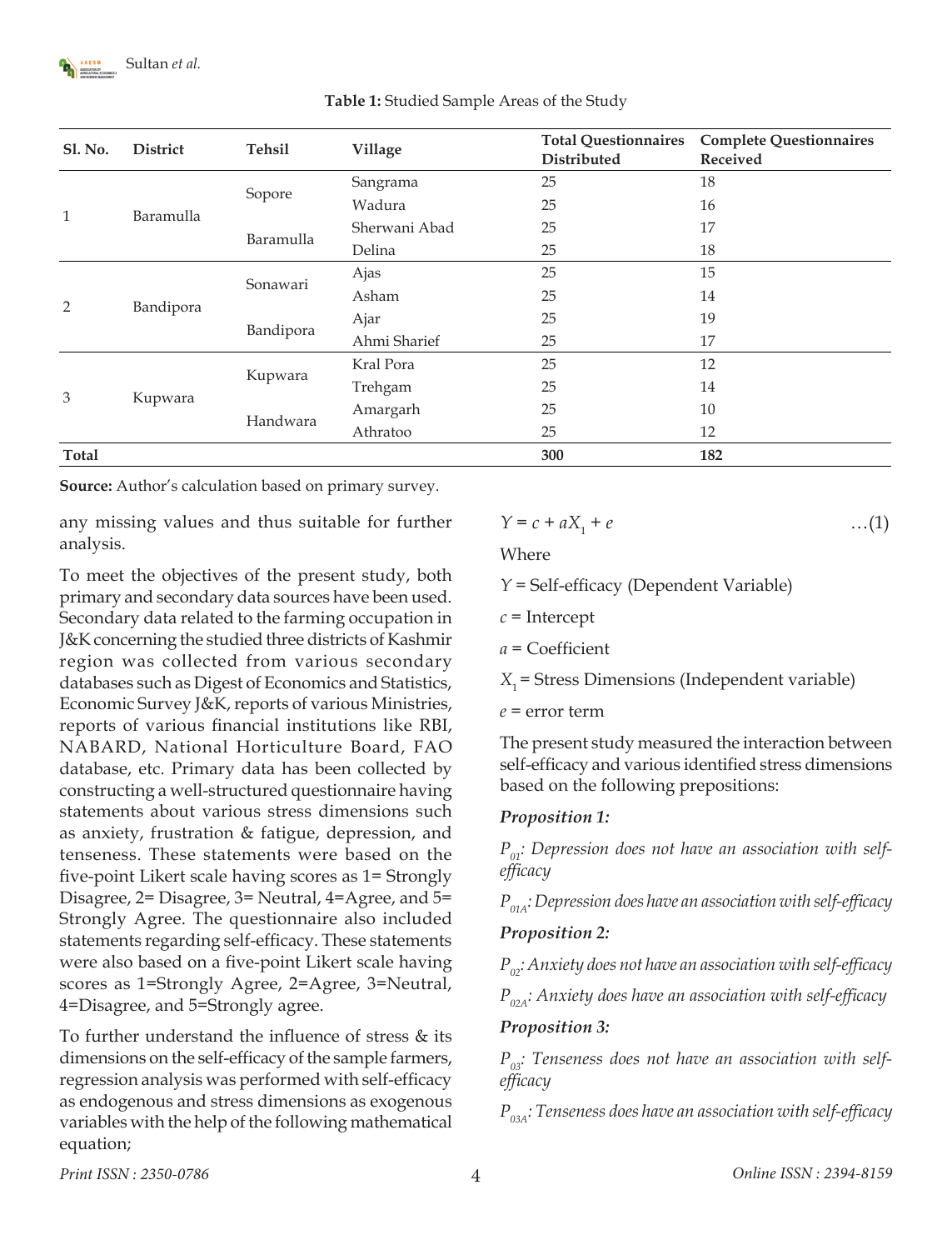#### *Proposition 4:*

 $P_{0,i}$ : Frustration-Fatigue does not have an association *with self-efficacy*

*P04A: Frustration-Fatigue does have an association with self-efficacy*

## *Proposition 5:*

 $P_{\alpha}$ : Total Stress does not have an association with self*efficacy*

 $P_{04A}$ : Total Stress does have an association with selfefficacy

## **RESULTS AND DISCUSSION**

#### **Socio-economic profile**

The study measured two psychological constructs from the farming communities of the Kashmir region of Union Territory of Jammu & Kashmir. During the survey, it was observed farming is a highly male-dominated activity in the surveyed areas, and female contribution to horticulture is significant but not much recognized (refer to table 2).

#### **Table 2: Socio-Economic Profile of the Sample**

| Gender                                        |                   |            |  |  |  |  |
|-----------------------------------------------|-------------------|------------|--|--|--|--|
|                                               | Number of farmers |            |  |  |  |  |
| Male                                          | 182               |            |  |  |  |  |
| Female                                        | 0                 |            |  |  |  |  |
| Age profile of the sample                     |                   |            |  |  |  |  |
| <b>Age Groups</b>                             | Frequency         | Percentage |  |  |  |  |
| 35-45                                         | 29                | 15.8       |  |  |  |  |
| 45-55                                         | 46                | 25.1       |  |  |  |  |
| 55-65                                         | 80                | 43.7       |  |  |  |  |
| 65-75                                         | 25                | 13.7       |  |  |  |  |
| >75                                           | $\mathcal{P}$     | 1.1        |  |  |  |  |
| Total                                         | 182               | 100.0      |  |  |  |  |
| Education qualification profile of the sample |                   |            |  |  |  |  |
| Qualification                                 | Frequency         | Percentage |  |  |  |  |
| No formal education                           | 52                | 28.6       |  |  |  |  |
| qualification                                 |                   |            |  |  |  |  |
| Undergraduate                                 | 58                | 31.9       |  |  |  |  |
| Graduate                                      | 56                | 30.8       |  |  |  |  |
| Postgraduate                                  | 16                | 8.8        |  |  |  |  |
| Total                                         | 182               | 100.0      |  |  |  |  |
| Family Size profile of the sample             |                   |            |  |  |  |  |
| <b>Family Size</b>                            | Frequency         | Percentage |  |  |  |  |
| $2 - 5$                                       | 36                | 19.8       |  |  |  |  |
| $5 - 10$                                      | 131               | 72.0       |  |  |  |  |
|                                               |                   |            |  |  |  |  |

| $10 - 15$                              | 12        | 6.6        |  |  |  |  |
|----------------------------------------|-----------|------------|--|--|--|--|
| >15                                    | 3         | 1.6        |  |  |  |  |
| Total                                  | 182       | 100.0      |  |  |  |  |
| Income from farm profile of the sample |           |            |  |  |  |  |
| <b>Income from Farm</b>                | Frequency | Percentage |  |  |  |  |
| 50,000-1,00,000                        | 22        | 12.1       |  |  |  |  |
| 1,00,000-1,50,000                      | 34        | 18.7       |  |  |  |  |
| 1,50,000-2,00,000                      | 40        | 22.0       |  |  |  |  |
| 2,00,000-2,50,000                      | 43        | 23.6       |  |  |  |  |
| 2,50,000-3,00,000                      | 29        | 15.9       |  |  |  |  |
| >3,00,000                              | 14        | 7.7        |  |  |  |  |
| Total                                  | 182       | 100.0      |  |  |  |  |

*Source:* Author's calculation based on primary survey

Maximum respondents were found in 55-65, followed by 45-55 and 35-45. Education parameter was divided into 04 categories i.e., no formal education, undergraduates, graduates, and postgraduates. Maximum respondents were undergraduates (31.9 %) followed by graduates (30.8 %), and respondents having no formal education were around 28.9 percent. Family size is defined as the total number of members in each family of an individual under a common roof having blood relations and sharing common food. This parameter was divided into 4 groups i.e., 2-5; 5-10; 10-15 and above 15. Maximum respondents had 5 to 10 members in their family (72 %), followed by respondents having 2 to 5 members in their family. On income parameter, sample was divided into six categories i.e. 50000-100000; 100000- 150000, 150000-200000, 200000-250000, 250000-300000 and above 300000. Maximum respondents mostly fall under category 04, followed by 03 and 02.

## **Association between self-efficacy and stress dimensions**

Self-efficacy is an 'individual's belief about his/ her likelihood of success in his/her profession. 'It's a cognitive construct involving complex psychological processes, which depend upon the state of mental health of a person. It may also be defined as an individual's confidence in his ability to accomplish a particular task or achieve a specific goal. The literature strongly advocates the linkages between self-efficacy and other mental processes such as stress. Self-efficacy predominantly affects the efforts an individual applies into his/her task, especially efficiency & effectiveness in the decisional areas. Individuals with high levels of self-efficacy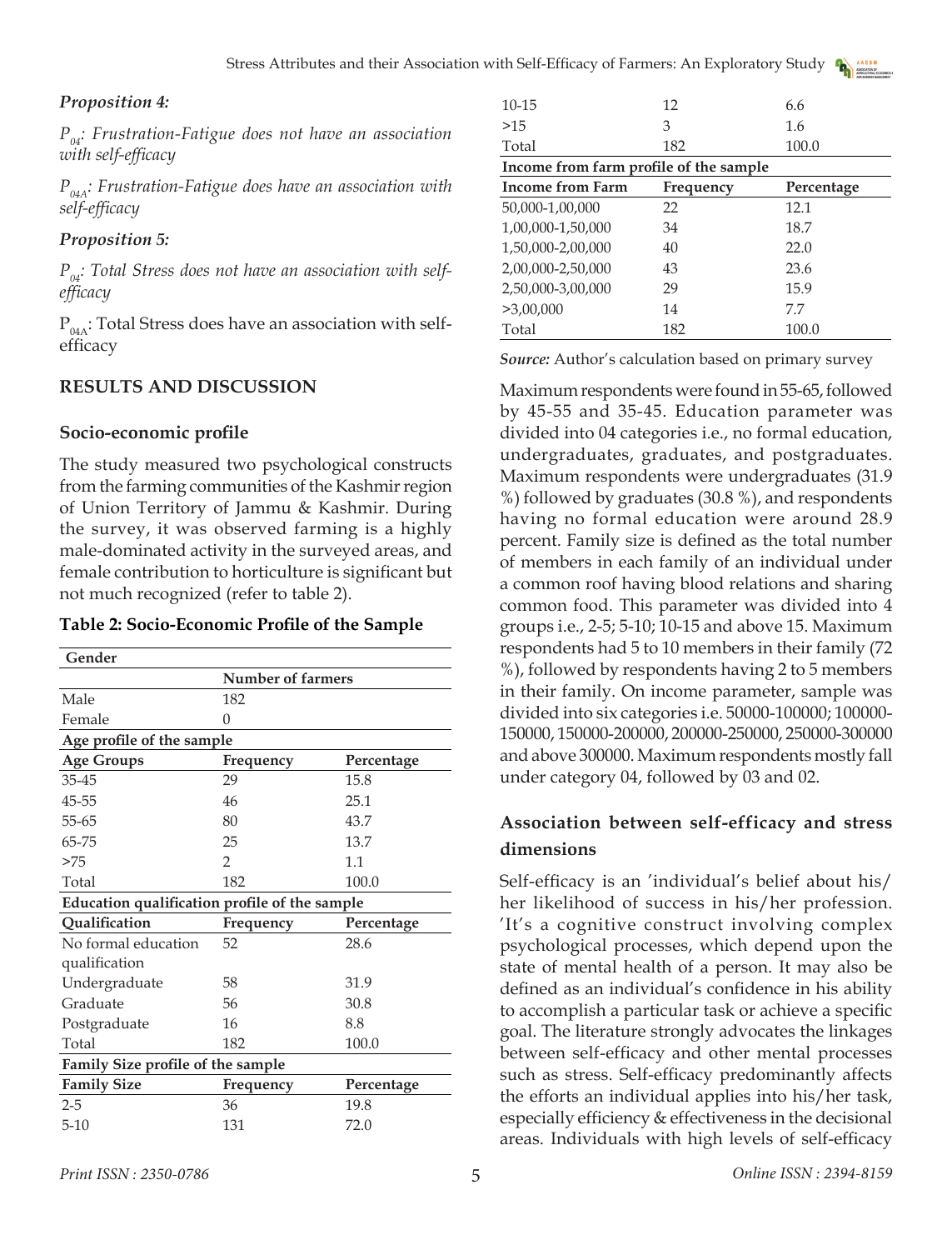

are resilient and persistent in the face of obstacles, while individuals with low levels of self-efficacy feel discouraged and pull out from a particular situation. The present study views self-efficacy as a significant psychological construct that helps an individual to leverage his/her intellectuality, knowledge, and experience. Thus, this leverage building may be influenced by various other psychological constructs such as stress. In the present study, self-efficacy has been measured through four statements i.e., I can find the means and the ways to get what I want; I stick to my aims and accomplish my goals on time; I remain calm when facing difficulties because I rely on my coping abilities and I usually find several solutions to difficult problems. These statements have been based upon a five-point Likert scale. The scale reliability of these statements has been measured using Cronbach's coefficient alpha score, estimated as 0.654. The response collected from the respondents on these statements was used to construct self-efficacy as a dependent variable.

Depression is broadly defined as a mood disorder that can impact an individual's day-to-day life, both professional and social. It is considered as a primary parameter or reflection of a stressful life. Currently, it has been described using four statements, i.e., Feeling low on energy most of the time, Loose confidence in myself most of the time, Feeling sleepless, and Feeling less attracted to the work. Scale reliability of these statements has been measured using Cronbach's coefficient alpha score, which was estimated as 0.60. The association between the dependent variable (selfefficacy) and independent variable (depression) was measured using regression analysis at a one percent level of significance. The regression analysis showed a negative association between depression and selfefficacy, with R as 0.65. The value of R-square was observed as 0.43. The model explains 43 percent variability in the dependent variable i.e., self-efficacy. Results reveal a negative relationship between the dependent and independent variable; with every one unit increase in depression, the self-efficacy gets reduced by 0.59 units (Table 3).

Anxiety is one of the recurrent psychological stress reactions among farmers. It has been measured using statements i.e., Feel easily irritable on small things, Feeling emotional anxiety, Feeling difficulty in relaxing, Having frequent headaches, Having frequent dizziness & Having frequent sweating. Scale reliability of the statements has been measured using Cronbach's Coefficient Alpha Score, which was observed to be 0.75. To test the relationship between anxiety and self-efficacy, regression analysis was performed at a one percent level of significance. The regression analysis showed a negative association between anxiety and self-efficacy. The value of R-square was observed as 0.36. The variability in the dependent variable was explained 36.5 percent. Regression reveals a negative relationship between endogenous & exogenous variables, and with every one unit increase in anxiety among the respondent's self-efficacy gets reduced by 0.53 (Table 3).

The results revealed that tenseness and self-efficacy are negatively associated. Tenseness has been measured using statements, i.e., Have health-related nervousness, Feel too much burdened with work, and Feel in a hurry all the time. Scale reliability of the statements has been measured using Cronbach's coefficient alpha Score, which was observed as 0.64. To test the relationship between tenseness and selfefficacy, regression analysis was performed at a one percent level of significance. The regression analysis showed a negative association between tenseness and self-efficacy, with the value of R-square as 0.33. Thus, the model explained 33 percent variability in the dependent variable by the independent variable. Regression analysis results were statistically significant at a one percent level of significance. Thus, the null proposition was rejected and an alternate was accepted i.e., tenseness does have an association with the self-efficacy of the farmers; with every one unit increase in tenseness, self-efficacy gets reduced by 0.51 units (Table 3).

Frustration-Fatigue has been measured using statements i.e., Fear of failure is high, Feeling uneasy calm, Feeling unsafe, Becoming judgmental about people, Feeling low on work vigor, Feeling poor information processing, and Feeling the urge to take frequent rest for longer durations. Scale Reliability of the statements has been measured using Cronbach's Coefficient Alpha Score, which was observed as 0.67. The regression analysis showed a negative association between Frustration Fatigue and selfefficacy with an R-square value of 0.30. Therefore, around 30.5 percent variability in the dependent variable is being explained by the independent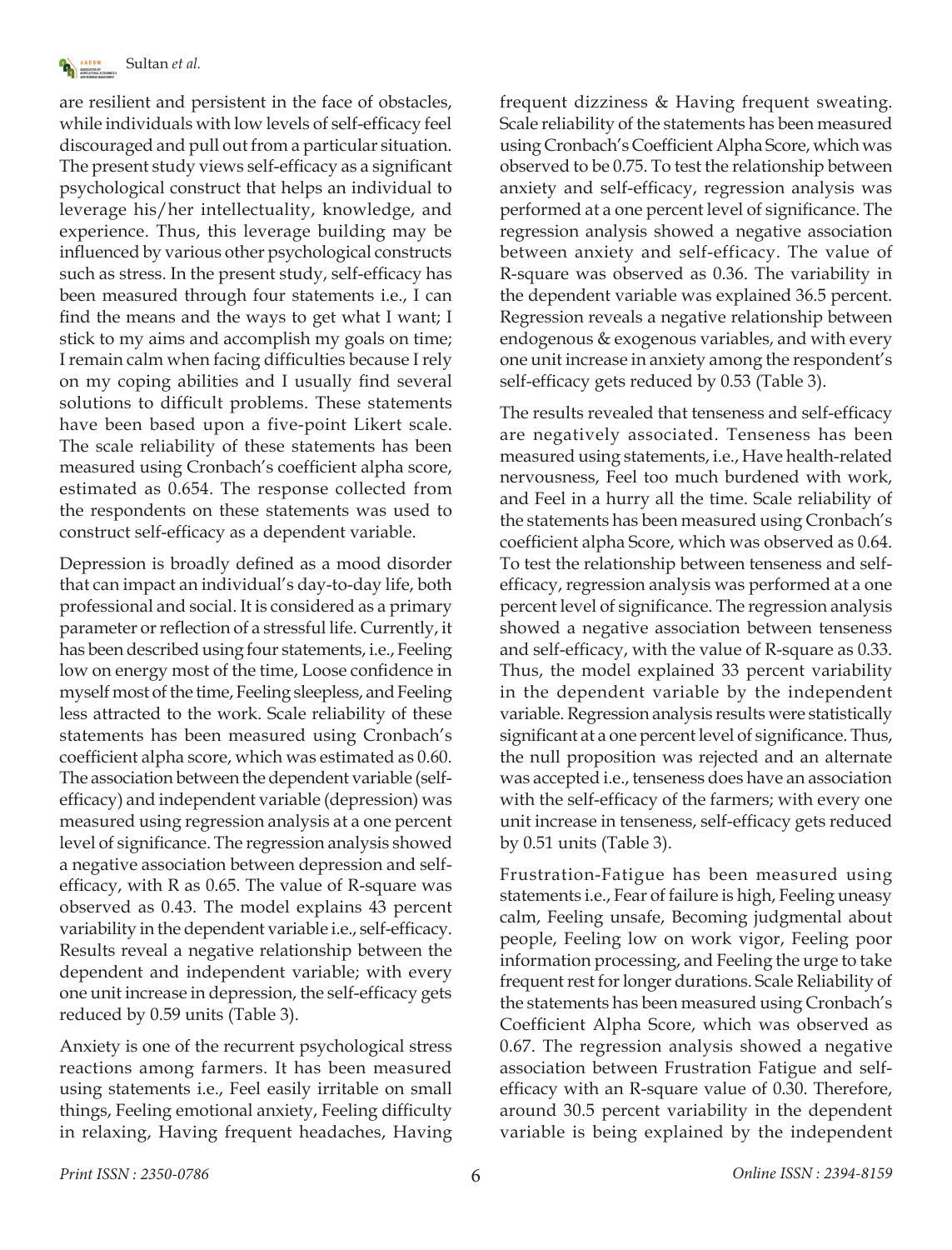| <b>Sl. No.</b> | Dimension           |       | R-Square | Sig   | Constant | Coefficient $(\beta)$ | Preposition |
|----------------|---------------------|-------|----------|-------|----------|-----------------------|-------------|
|                | Depression          | 0.657 | 0.431    | 0.000 | 0.662    | $(-)$ 0.599           | Accepted    |
|                | Anxiety             | 0.604 | 0.365    | 0.001 | 0.644    | $(-)$ 0.538           | Accepted    |
| 3              | Tenseness           | 0.575 | 0.330    | 0.000 | 0.632    | $(-) 0.519$           | Accepted    |
| 4              | Frustration-Fatigue | 0.552 | 0.305    | 0.003 | 0.678    | $(-)$ 0.643           | Accepted    |
| 5              | <b>Total Stress</b> | 0.701 | 0.491    | 0.000 | 0.739    | $(-)$ 0.196           | Accepted    |

**Table 3:** Regression of Self-efficacy with identified stress dimensions

**Source:** Author's calculation based on primary survey.

variable. Regression results were found statistically significant at a one percent level of significance with every one unit increase in frustration fatigue; selfefficacy gets reduced by 0.64 units (Table 3).

To further understand the aggregate effect of the various stress dimensions, an index was constructed by aggregation of individual stress parameters, i.e., depression, anxiety, tenseness, and frustration fatigue. Results revealed a negative association between stress and self-efficacy with R-square as 0.49 at a one percent level of significance. Thus, 49 percent variability in the dependent variable is being explained by the independent variable. Further, regression results were statistically significant at a one percent level of significance. With every one unit change in stress level, the self-efficacy gets reduced by 0.49 units (Table 3).

### **CONCLUSION**

The current study examined the impact of stress on self-efficacy among the farming community in the northern region of UToJK and is spread over three districts. Based on the existing literature, the four major stress dimensions, i.e., depression, anxiety, tenseness, frustration & fatigue, were highly representative of stress. In the present study, depression, anxiety, tenseness, and frustration-fatigue as a stress dimension was found to be negatively correlated with self-efficacy at a one percent level of significance. High-stress levels lead to low efficiency and farm injuries, accidents, low productivity, demotivation, self-isolation, and various other issues and challenges faced by the farming community. For strategic growth and development of the horticultural sector at the grass-root levels, it is quite essential to understand the perspective of the farmers, particularly understanding these challenges faced by the farmers in their farming profession.

The study offers a beneficial understanding of stress among farmers and its influence on the selfefficacy levels among the studied sample, thereby developing appropriate stress coping strategies and developing constructive interventions that can mitigate the impact of stress among the farmers. The results of the present study can also provide insightful cues to the policymakers in the making farming a less stressful occupation and attracting young professionally educated youth towards this profession. The results can also be beneficial to the people involved in entrepreneurship development. They can help them change the youth's perception towards farming, and re-positioning farming as an entrepreneurial activity.

### **REFERENCES**

- Bandura, A. 1977. Self-Efficacy: Toward A Unifying Theory Of Behavioral Change. *Psychol. Rev.,* **84**(2): 191-215.
- Bandura, A. 1982. Self-Efficacy Mechanism In Human Agency. *Am. Psychol.,* **37**(2): 122-147.
- Beehr, T.A. and Newman, J.E. 1978. Job Stress, Employee Health, And Organizational Effectiveness: A Facet Analysis, Model, And Literature Review. *Pers. Psychol.,*  **31**(4): 665-699.
- Booth, N.J. and Lloyd, K. 2000. Stress In Farmers. *Int. J. Soc. Psychiatr.,* **46**(1): 67-73.
- Cox, T. 1993. Stress Research and Stress Management. Putting Theory to Work*. London: HMSO.*
- Fetsch, R. 1984. Stress And Coping On The Farm: A Comparison Of Farmers With Nonfarmers. *Sociological Abstracts (No. S16214)*: 53-54.
- Forstadt, L. and Jackson, T. 2014. Recognizing The Signs Of Farm Family. *University of Maine Extension, Orono.*
- Goldberg, D., Bridges, K., Duncan-Jones, P. and Grayson, D. 1988. Detecting Anxiety And Depression In General Medical Settings. *Brit. Med. J.,* **297**(6653): 897–899.
- Gunderson, Paul, Doris Donner, Raymond Nashold, and Linda Salko. 1993. The Epidemiology of Suicide among